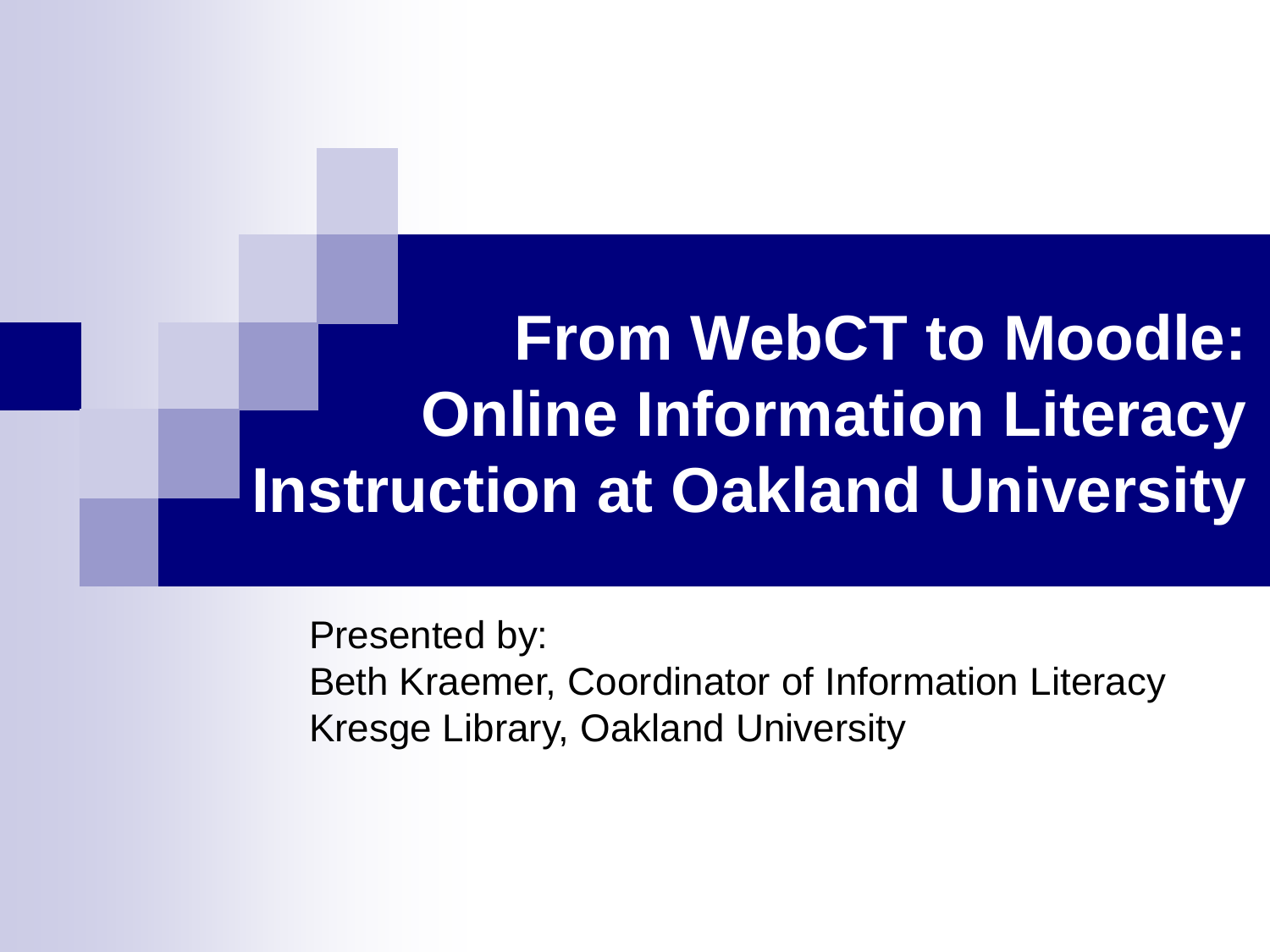# **Oakland University**

- Carnegie Doctoral/Research University
- Approx. 30 miles N of Detroit
- 18,000 students
- **Primarily commuters**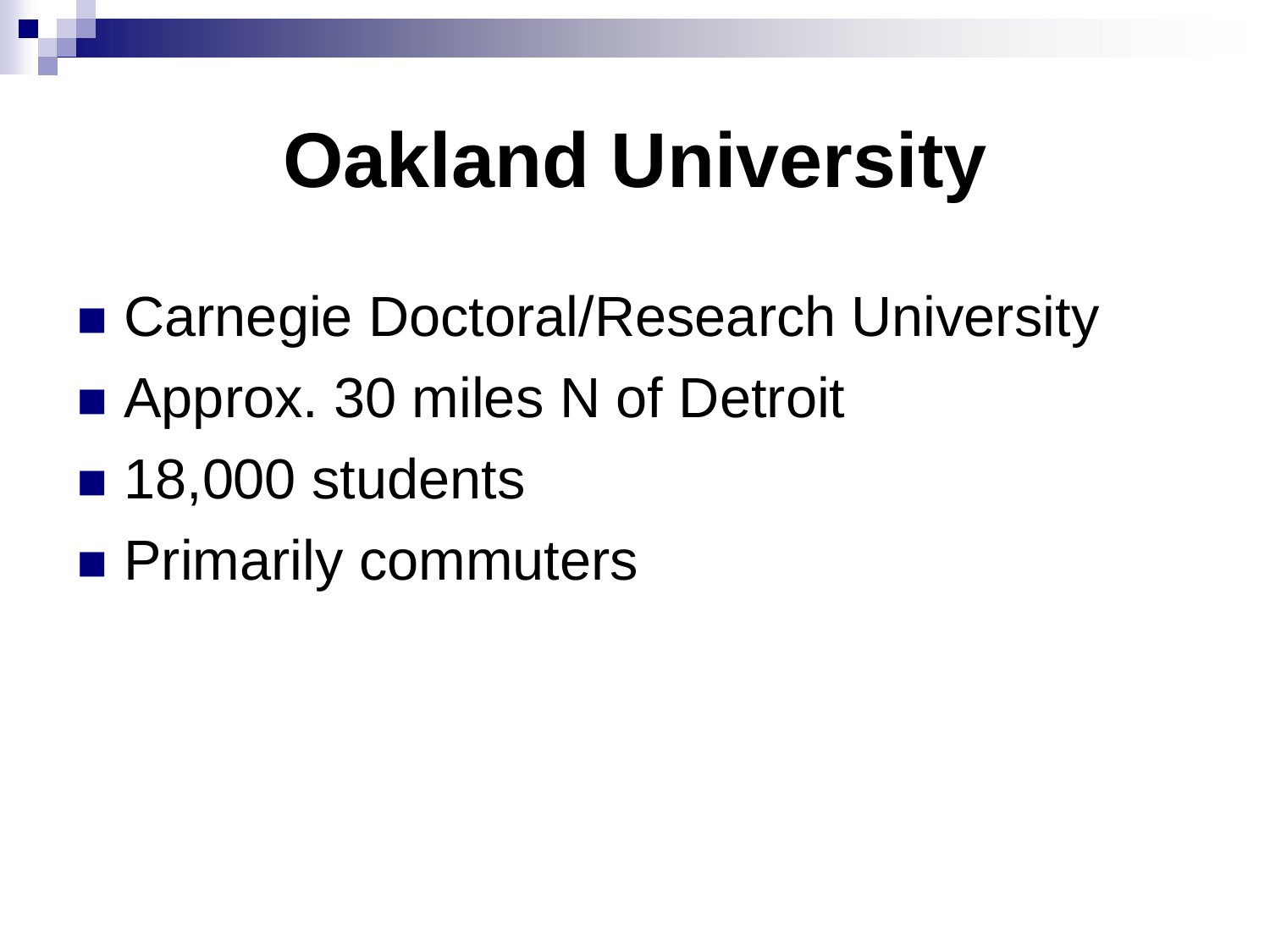#### **Course-Integrated Library Instruction with RHT 160**

- Rhetoric 160—Composition II
	- □30-40 sections in fall, 85-100 sections in winter
	- □Pre-WebCT: three face-to-face contact hours with a librarian
	- With WebCT/Moodle: online instruction followed by two contact hours with a librarian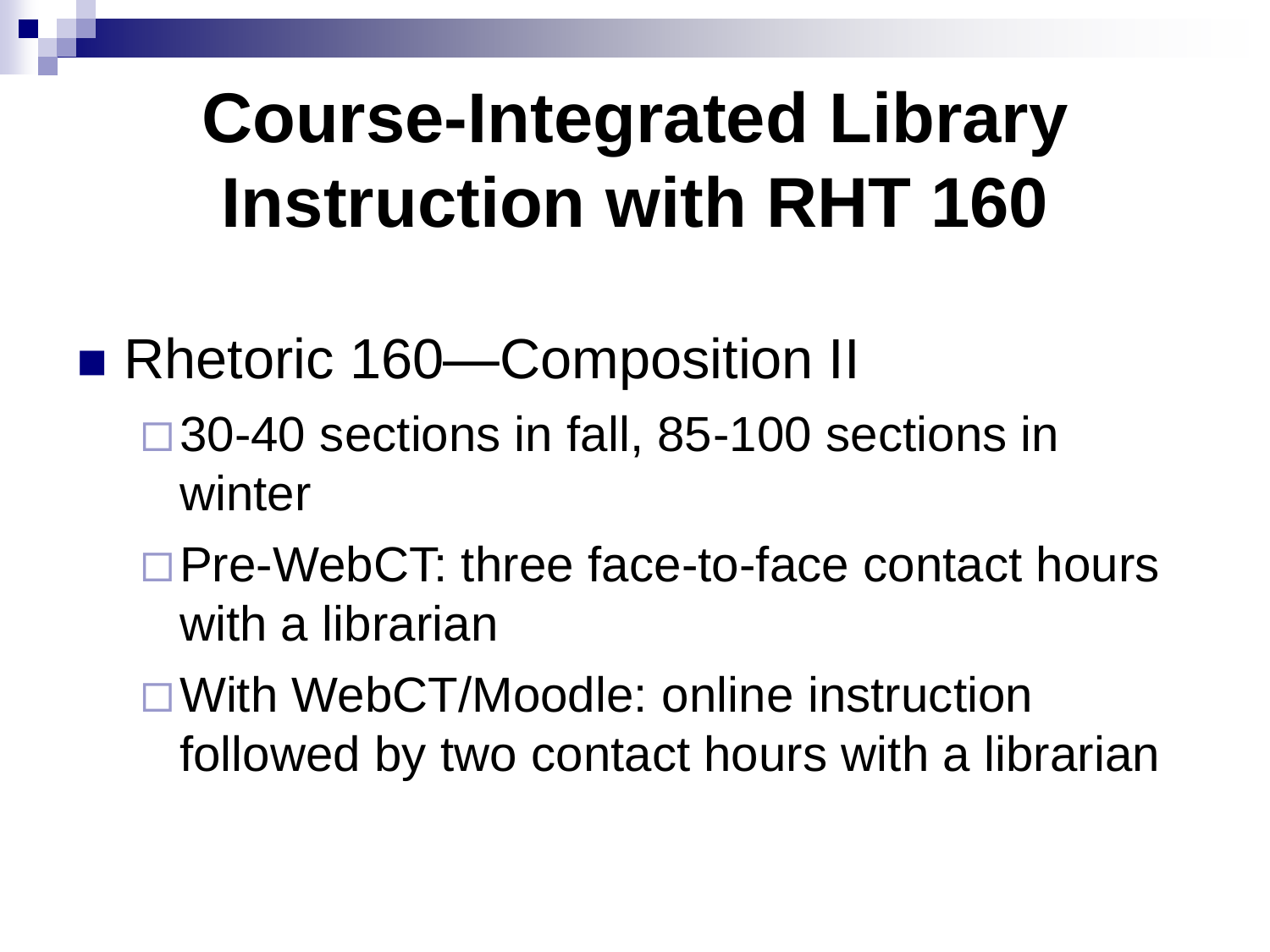# **WebCT Course Menu**

**(ca. 2001)**

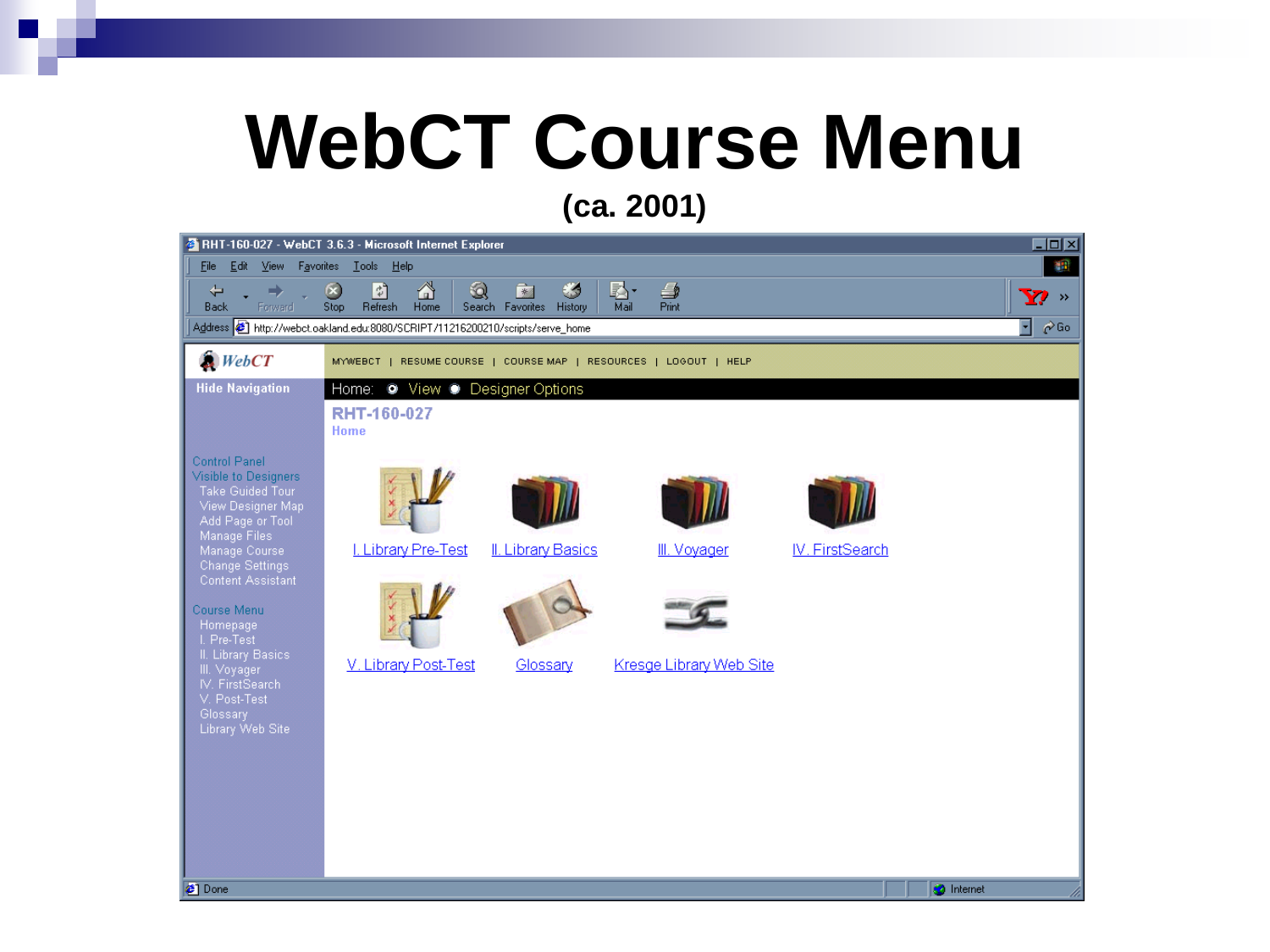#### **Interactive Quizzes**

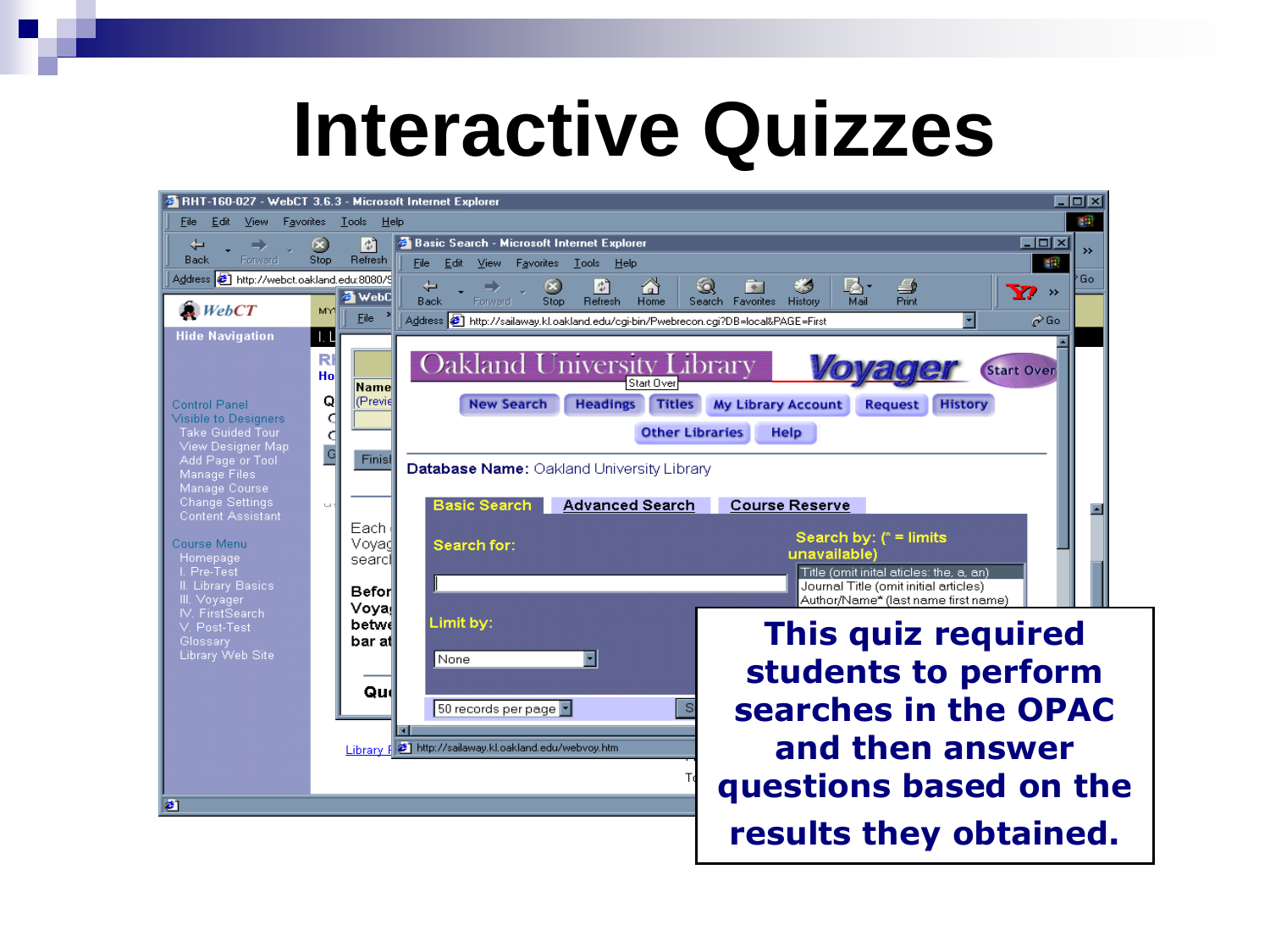### **WebCT Quiz Interface**

| <b>B</b> RHT-160-027 - WebCT 3.6.3 - Microsoft Internet Explorer                     |                                                      |                                                                  |                                                                              |                                |           |            |                        |    |                   |    |    |     |                   |                  | <b>GOX</b>    |
|--------------------------------------------------------------------------------------|------------------------------------------------------|------------------------------------------------------------------|------------------------------------------------------------------------------|--------------------------------|-----------|------------|------------------------|----|-------------------|----|----|-----|-------------------|------------------|---------------|
| File<br>Edit<br><b>View</b><br>Favorites                                             | Help<br><b>Tools</b>                                 |                                                                  |                                                                              |                                |           |            |                        |    |                   |    |    |     |                   |                  | 411           |
| $\Leftrightarrow$<br><b>Back</b><br>Forward                                          | $\infty$<br>$\mathbb{R}^2$<br><b>Refresh</b><br>Stop | 6<br>Q<br>Home                                                   | $\rightarrow$<br>Search Favorites History                                    | - 9                            | 恳<br>Mail | 4<br>Print |                        |    |                   |    |    |     |                   |                  | $\rightarrow$ |
| Address <b>3</b> http://webct.oakland.edu:8080/SCRIPT/11216200210/scripts/serve_home |                                                      |                                                                  |                                                                              |                                |           |            |                        |    |                   |    |    |     |                   |                  | $\alpha$ Go   |
| $WebCT$                                                                              | MYWEBCT                                              | WebCT Quiz - Microsoft Internet Explorer                         |                                                                              |                                |           |            |                        |    |                   |    |    | FOX |                   |                  |               |
|                                                                                      |                                                      | File                                                             | ◯ / Toustomize 9   8 Th Bookmarks attempting to retrieve buttons from Yahoo! |                                |           |            |                        |    |                   |    |    | 調   |                   |                  |               |
| <b>Hide Navigation</b>                                                               | I. Library P                                         |                                                                  |                                                                              |                                |           |            |                        |    | <b>Unanswered</b> |    |    |     |                   |                  |               |
|                                                                                      | <b>RHT-160</b>                                       |                                                                  |                                                                              | <b>Library Pre-Test</b>        |           |            |                        |    | Answered          |    |    |     |                   |                  |               |
|                                                                                      | Home $\rightarrow$ 1.                                | Name: For professors to insert their name, click change settings |                                                                              |                                |           |            |                        | 1  | 2                 | з  | 4  | 5   |                   |                  |               |
| <b>Control Panel</b>                                                                 | Quizzes a                                            | (Preview)                                                        |                                                                              |                                |           |            |                        |    |                   | ۰  |    |     |                   |                  |               |
| <b>Visible to Designers</b><br><b>Take Guided Tour</b>                               | O View cl                                            |                                                                  |                                                                              | <b>Number of Questions: 15</b> |           |            |                        | 6  | 7                 | 8  | 9  | 10  |                   |                  |               |
| View Designer Map                                                                    | O View s                                             |                                                                  |                                                                              |                                |           |            |                        |    |                   |    |    |     |                   |                  |               |
| Add Page or Tool                                                                     | Go                                                   | Finish                                                           | Help                                                                         |                                |           |            |                        | 11 | 12                | 13 | 14 | 15  |                   |                  |               |
| Manage Files<br>Manage Course                                                        |                                                      |                                                                  |                                                                              |                                |           |            |                        |    |                   |    |    |     |                   |                  |               |
| <b>Change Settings</b>                                                               | Given renords.                                       |                                                                  |                                                                              |                                |           |            |                        |    |                   |    |    |     |                   |                  |               |
| <b>Content Assistant</b>                                                             |                                                      |                                                                  | Question 1 (1 point)                                                         |                                |           |            |                        |    |                   |    |    |     |                   |                  |               |
| Course Menu                                                                          | Tit<br>Library R                                     | Which database do you use to find out if Kresge Library          |                                                                              |                                |           |            |                        |    |                   |    |    |     | npts:<br>eted: 0  |                  |               |
| Homepage<br>I. Pre-Test                                                              |                                                      |                                                                  | has a certain book?                                                          |                                |           |            |                        |    |                   |    |    |     | hing∷ 1           |                  |               |
| II. Library Basics                                                                   |                                                      |                                                                  |                                                                              |                                |           |            |                        |    |                   |    |    |     |                   |                  |               |
| III. Voyager<br>IV. FirstSearch                                                      | Library E                                            | O 1. Voyager                                                     |                                                                              |                                |           |            |                        |    |                   |    |    |     | eted: 0           |                  |               |
| V. Post-Test                                                                         |                                                      |                                                                  | O. 2. FirstSearch                                                            |                                |           |            |                        |    |                   |    |    |     |                   | ning:: Unlimited |               |
| Glossary                                                                             | Vovager                                              | O 3. InfoTrac                                                    |                                                                              |                                |           |            |                        |    |                   |    |    |     | leted: 0          |                  |               |
| Library Web Site                                                                     |                                                      |                                                                  | O 4. Lexis/Nexis                                                             |                                |           |            | <b>Students had to</b> |    |                   |    |    |     |                   | hing:: Unlimited |               |
|                                                                                      |                                                      |                                                                  |                                                                              |                                |           |            |                        |    |                   |    |    |     |                   |                  |               |
|                                                                                      | FirstSea                                             | Save answer                                                      |                                                                              |                                |           |            | <b>click "Save</b>     |    |                   |    |    |     | eted: 0           | ning:: Unlimited |               |
|                                                                                      |                                                      |                                                                  |                                                                              |                                |           |            |                        |    |                   |    |    |     |                   |                  |               |
|                                                                                      | <b>Library Post-Test</b>                             |                                                                  |                                                                              |                                |           |            | answer" after          |    |                   |    |    |     | Completed: 0      |                  |               |
|                                                                                      |                                                      |                                                                  |                                                                              |                                |           |            |                        |    |                   |    |    |     | Remaining:: 1     |                  |               |
|                                                                                      |                                                      |                                                                  |                                                                              |                                |           |            | every question         |    |                   |    |    |     |                   |                  |               |
| e                                                                                    |                                                      |                                                                  |                                                                              |                                |           |            | on all the             |    |                   |    |    |     | <b>C</b> Internet |                  |               |
|                                                                                      |                                                      |                                                                  |                                                                              |                                |           |            |                        |    |                   |    |    |     |                   |                  |               |
|                                                                                      |                                                      |                                                                  |                                                                              |                                |           |            |                        |    |                   |    |    |     |                   |                  |               |
|                                                                                      |                                                      |                                                                  |                                                                              |                                |           |            | quizzes.               |    |                   |    |    |     |                   |                  |               |
|                                                                                      |                                                      |                                                                  |                                                                              |                                |           |            |                        |    |                   |    |    |     |                   |                  |               |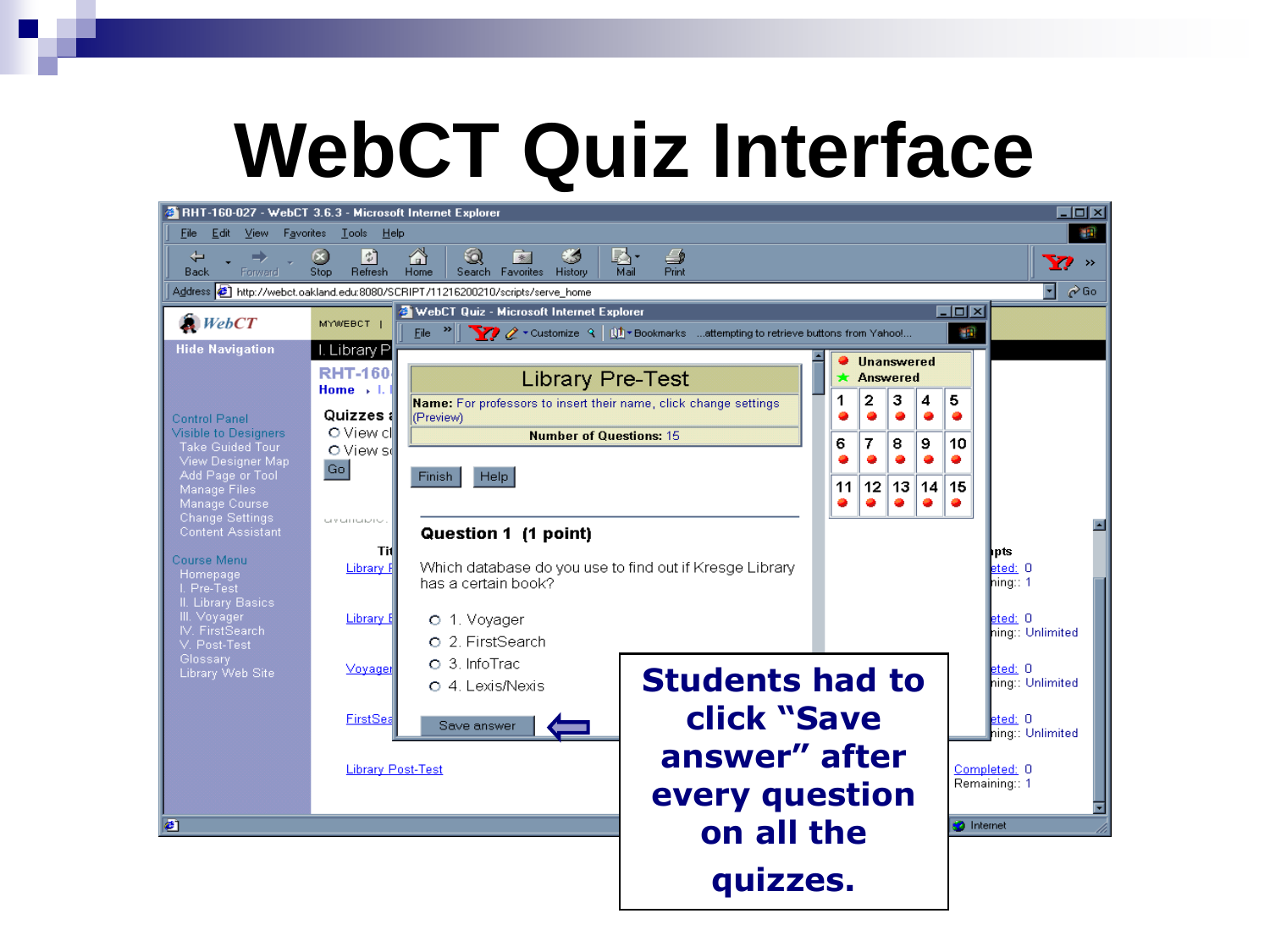### **Lessons Learned from Our First Foray into Online Instruction**

- Not all content is suitable for online tutorials
- A linear arrangement can help students stay focused
- "Post-test" vs. "Final Exam"
- Grades are great motivators!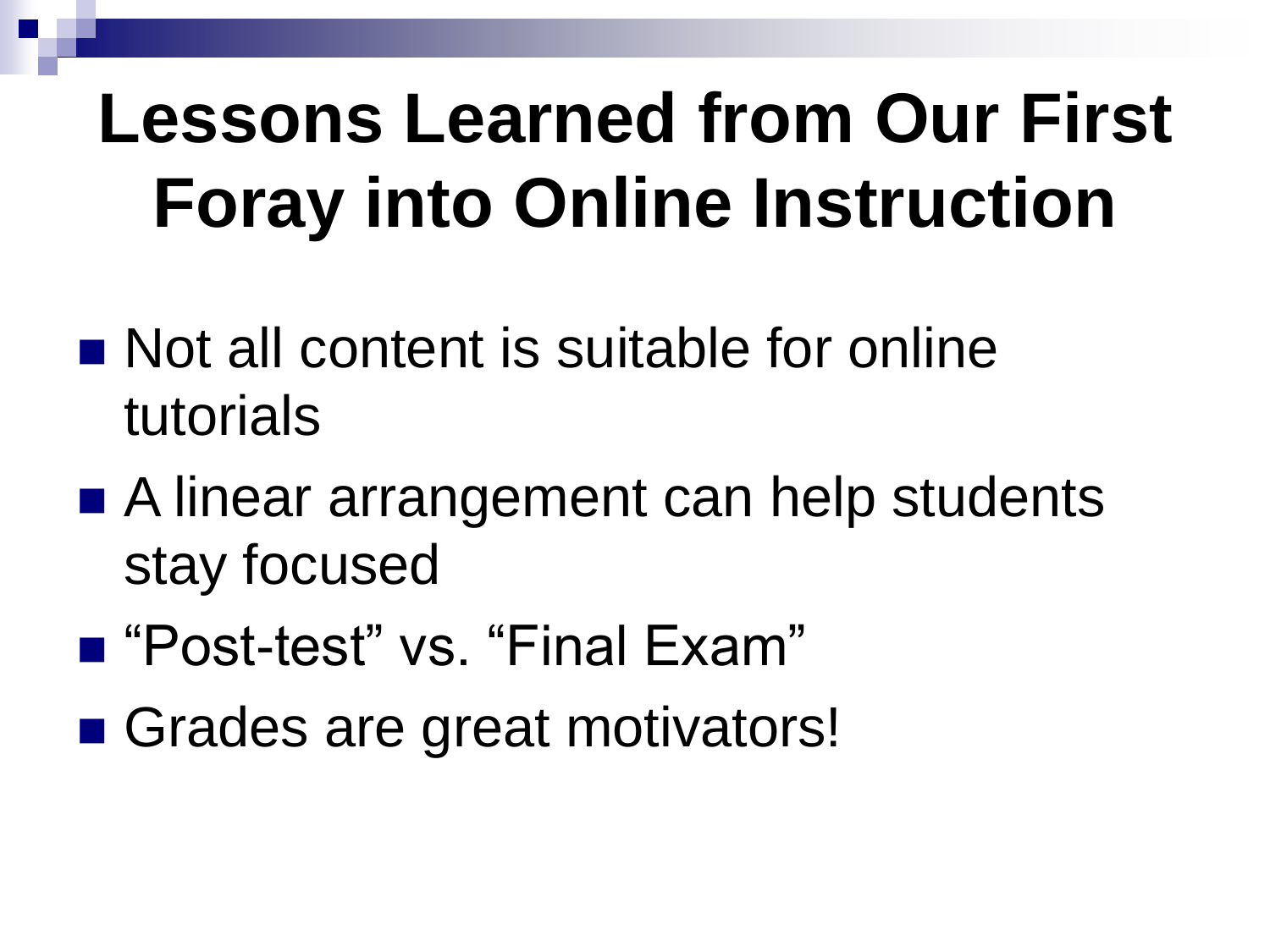#### **"MyMoodle" Course Listing (ca. 2008)**

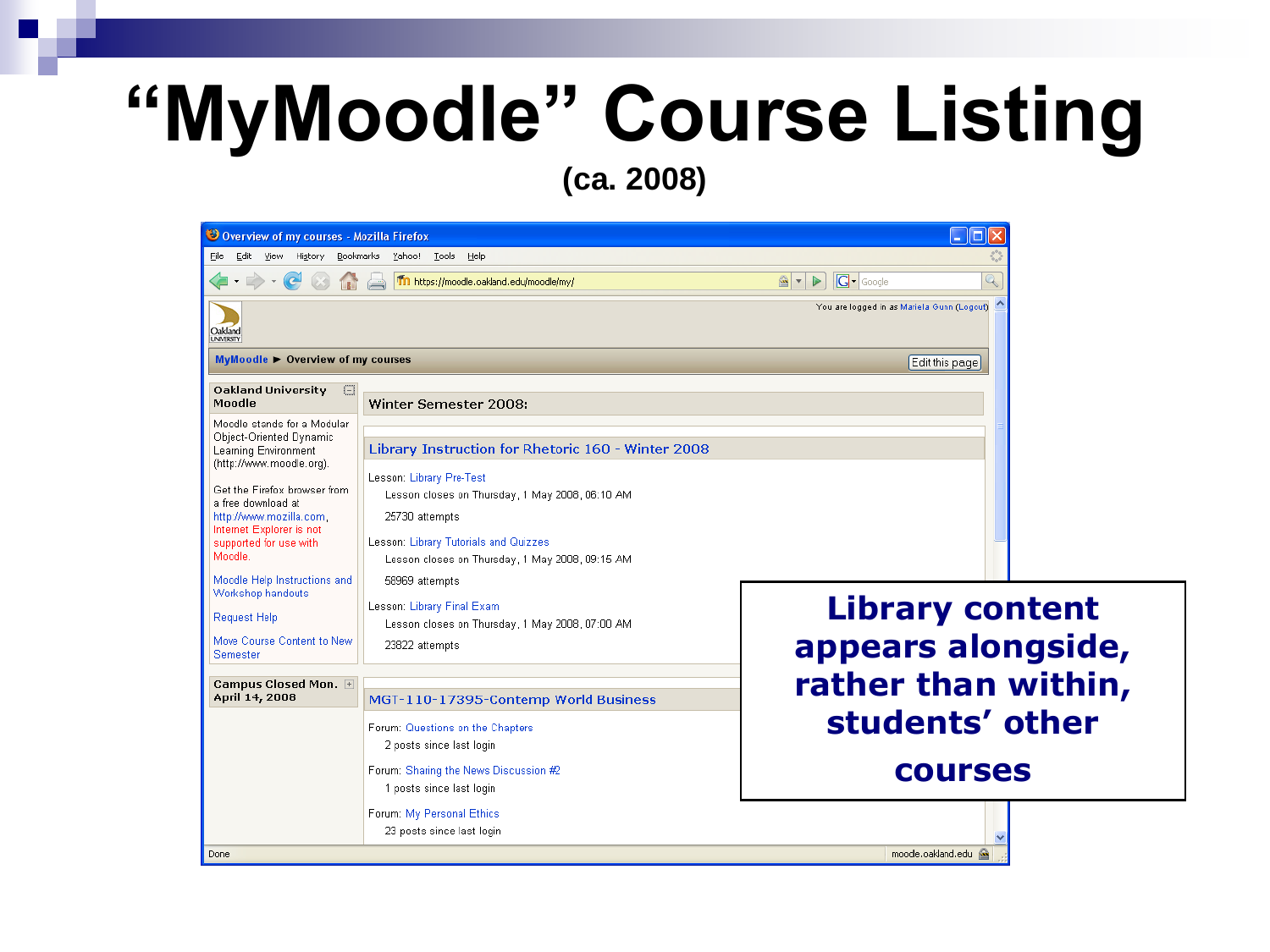# **Group Creation in Metacourse**

| Tht160libraryW08: Groups - Mozilla Firefox                                                                                                                                                                                                                                                                                                                                                                                                                                                                                                                                            | $\Box$ o $\times$                                                                                                                                          |
|---------------------------------------------------------------------------------------------------------------------------------------------------------------------------------------------------------------------------------------------------------------------------------------------------------------------------------------------------------------------------------------------------------------------------------------------------------------------------------------------------------------------------------------------------------------------------------------|------------------------------------------------------------------------------------------------------------------------------------------------------------|
| Bookmarks Yahoo! Tools<br>History<br>Eile<br>Edit<br>View<br>Help                                                                                                                                                                                                                                                                                                                                                                                                                                                                                                                     |                                                                                                                                                            |
| Tn https://moodle.oakland.edu/moodle/group/index.php?id=15514<br>$\circ$ $\cdot$                                                                                                                                                                                                                                                                                                                                                                                                                                                                                                      | $ G $ Google<br>$\mathcal{L}$<br>$\triangleright$                                                                                                          |
| MyMoodle > rht160libraryW08 > Participants > Groups                                                                                                                                                                                                                                                                                                                                                                                                                                                                                                                                   | $\triangle$                                                                                                                                                |
| Groups<br>Overview.                                                                                                                                                                                                                                                                                                                                                                                                                                                                                                                                                                   |                                                                                                                                                            |
|                                                                                                                                                                                                                                                                                                                                                                                                                                                                                                                                                                                       |                                                                                                                                                            |
| rht160libraryW08 Groups                                                                                                                                                                                                                                                                                                                                                                                                                                                                                                                                                               |                                                                                                                                                            |
| Groups:<br>Members of: 10956 (19)                                                                                                                                                                                                                                                                                                                                                                                                                                                                                                                                                     |                                                                                                                                                            |
| <b>Student</b><br>10875 (21)<br>۸<br>10897 (21)<br>Ilyssa Beltzman<br>10905 (20)<br>Barbara Berg<br>John Culcasi<br>10913 (22)<br>Tara Felock<br>10918 (20)<br>10923 (19)<br>Catherine Gasior<br>10927 (22)<br>Irma Gotvald<br>10956 (19)<br>Jamie Hine<br>10958 (19)<br>Meghan Lauer<br>10959 (18)<br>Teresa Lyons<br>Sean McClellan<br>10961 (22)<br>11086 (22)<br>Lacie Melasi<br>11092 (17)<br>Rachel Morris<br>Katie Nachwostach<br>11096 (12)<br><b>Rhiannon Rhoades</b><br>11116 (20)<br>v<br>Add/remove users<br>Edit group settings<br>Delete selected group<br>Create group | For easy tracking of<br>grades and completion<br>rates, students are<br>assigned to groups<br>according to RHT 160<br><b>section</b><br>moodle.oakland.edu |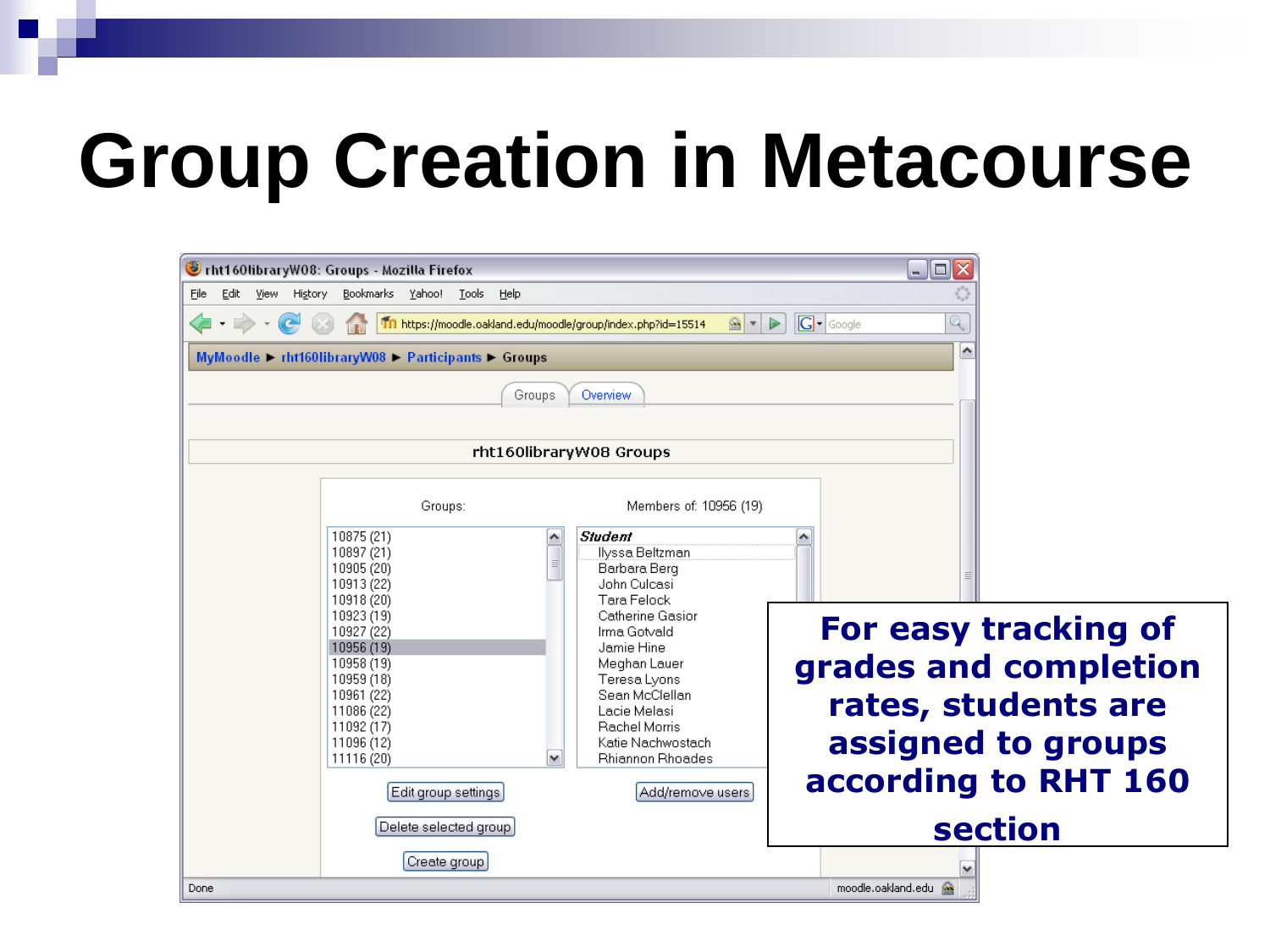# **Current Content of "Library Instruction for RHT 160"**

- Pre-Test (16 questions)
- Library Locations (w/ 5 quiz questions)
- Library Facts (w/ 10 quiz questions)
- Library Catalog Basics (w/ 11 quiz questions)
- **Popular vs. Scholarly (w/ 3 quiz questions)**
- Intro to Keyword Searching (w/ 3 quiz questions)
- Final Exam (16 questions)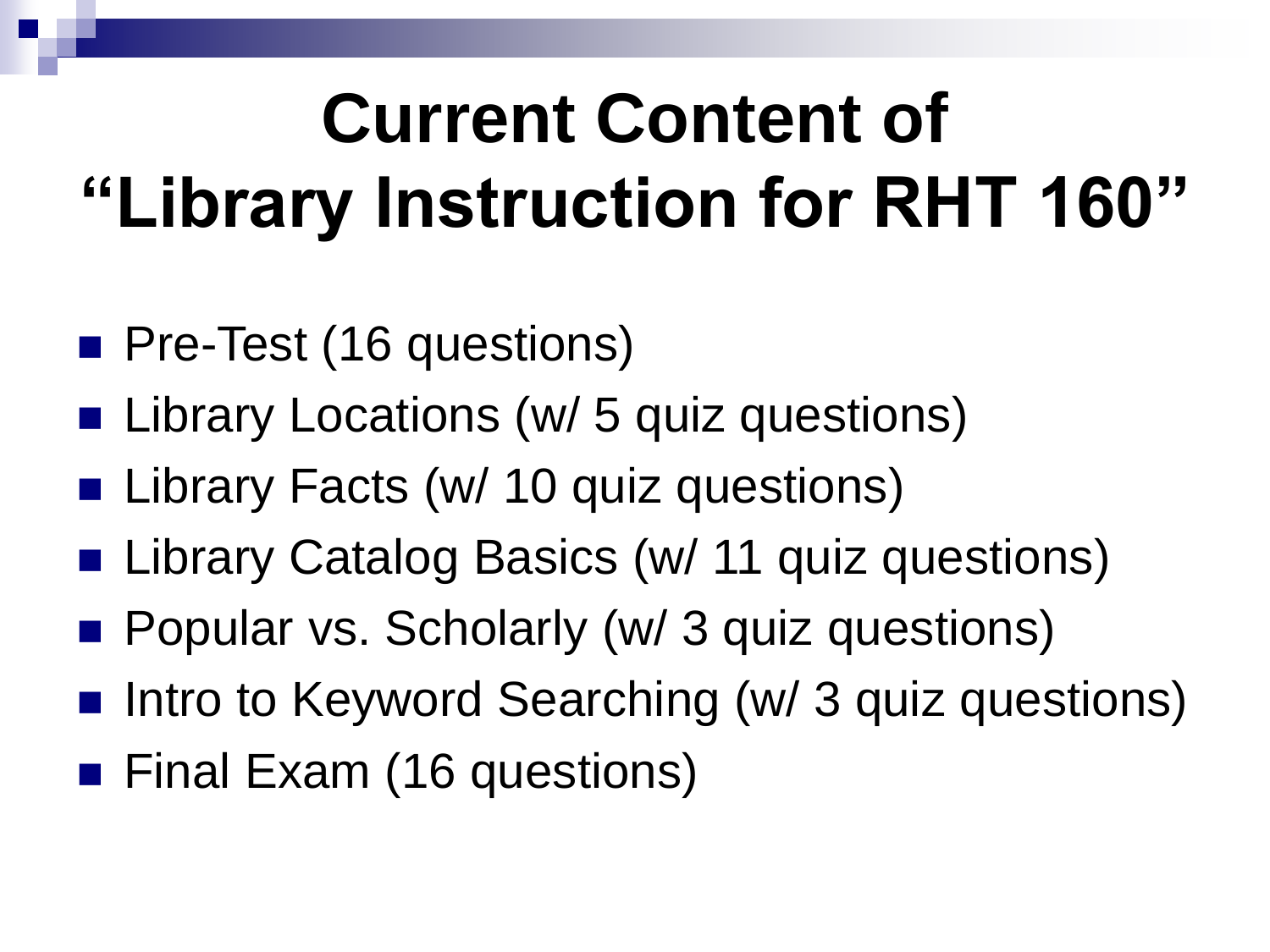#### **Pre-test and Final Exam Mean Scores, by Instruction Type**

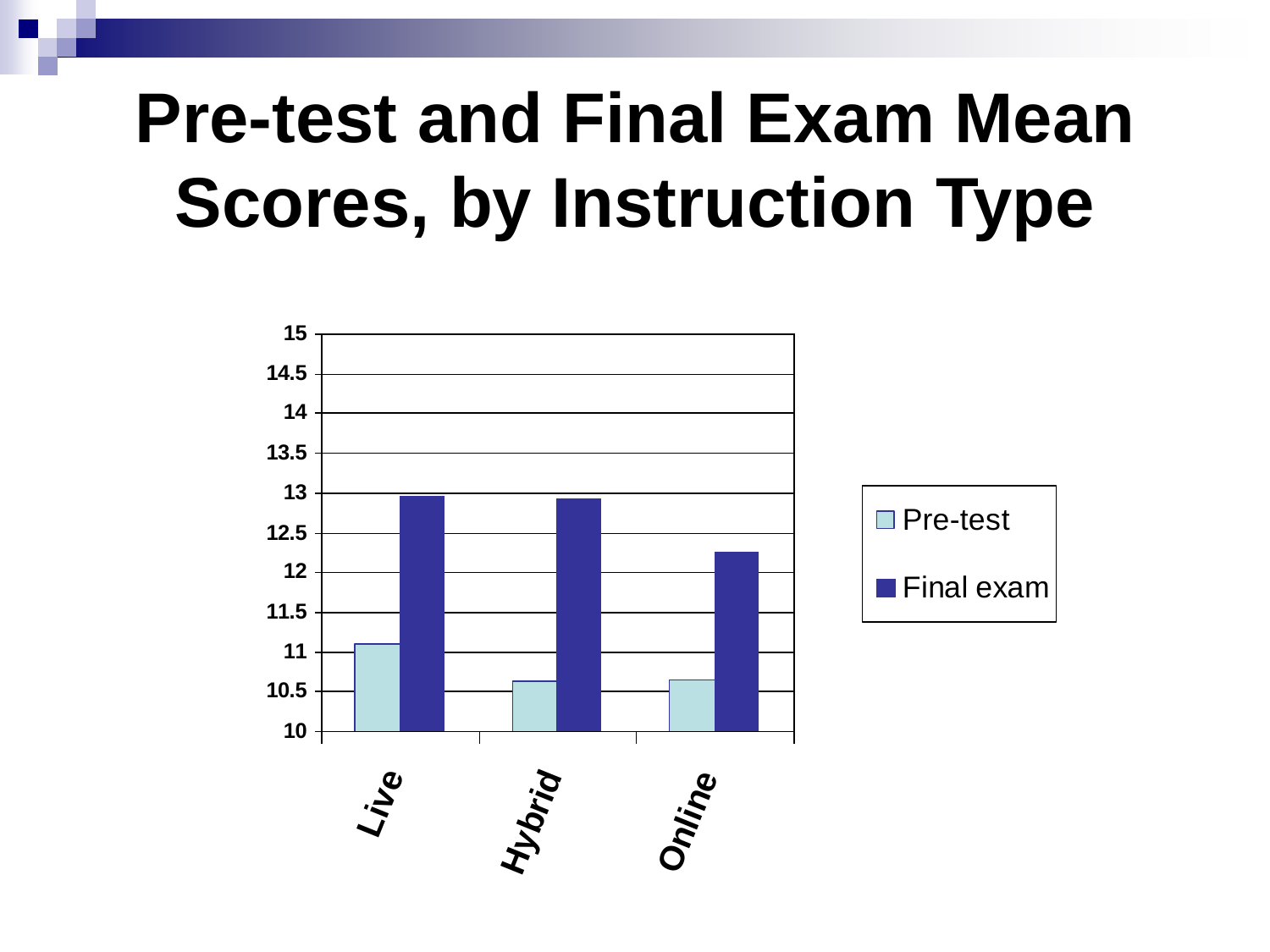#### **DNP Online Library Instruction**

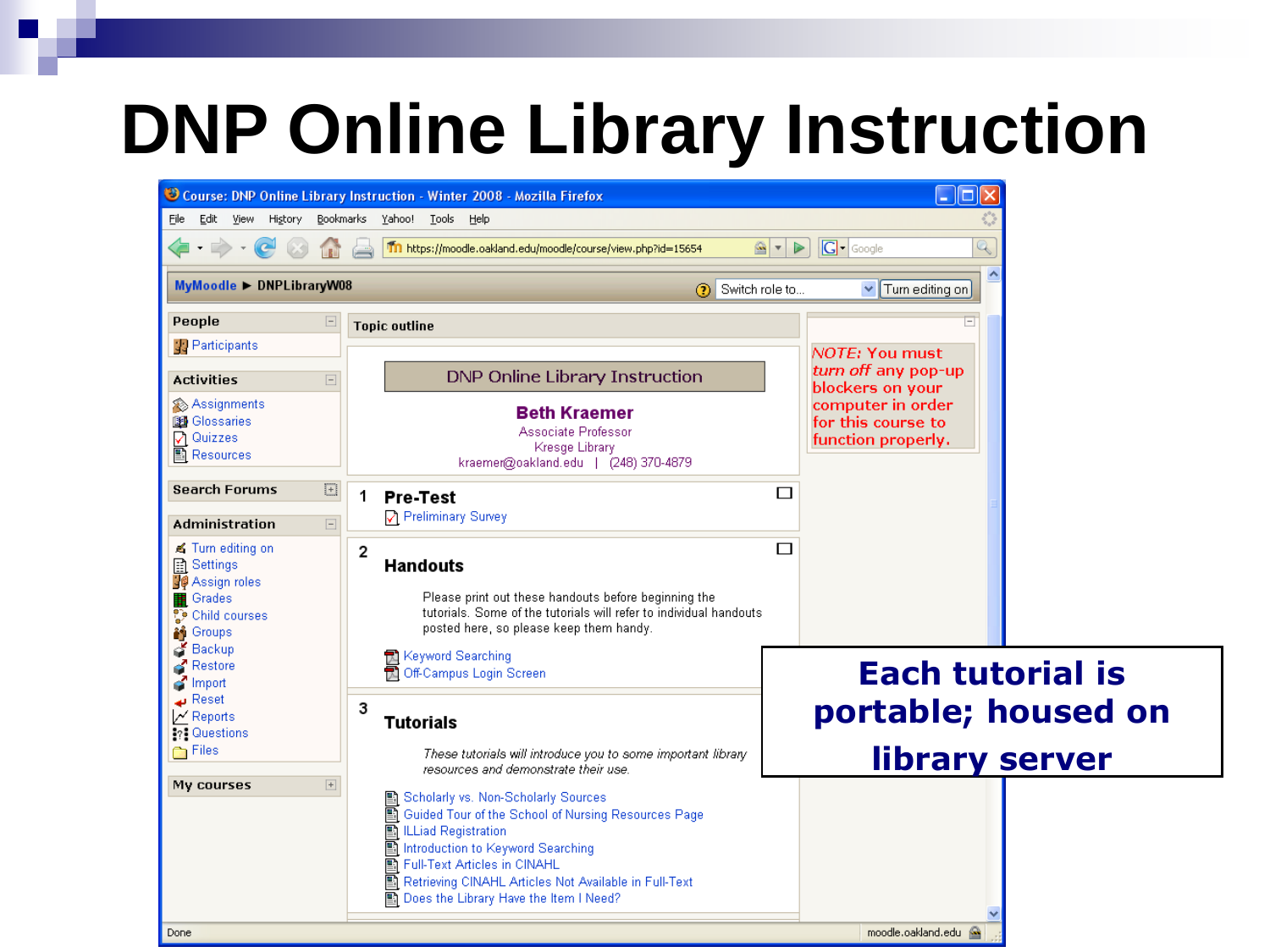### **Study of DNP Online Library Instruction Course**

- 12 respondents (30%)
- **n** Initial Results:
	- $\Box$  Only one student had any prior library instruction
	- □ Post-test scores were much improved from the pretest scores
	- □ Confidence levels in research abilities increased for nearly every student from the pre- to post-test
	- Every respondent either *agreed* or *strongly agreed* that the library instruction course was a valuable use of their time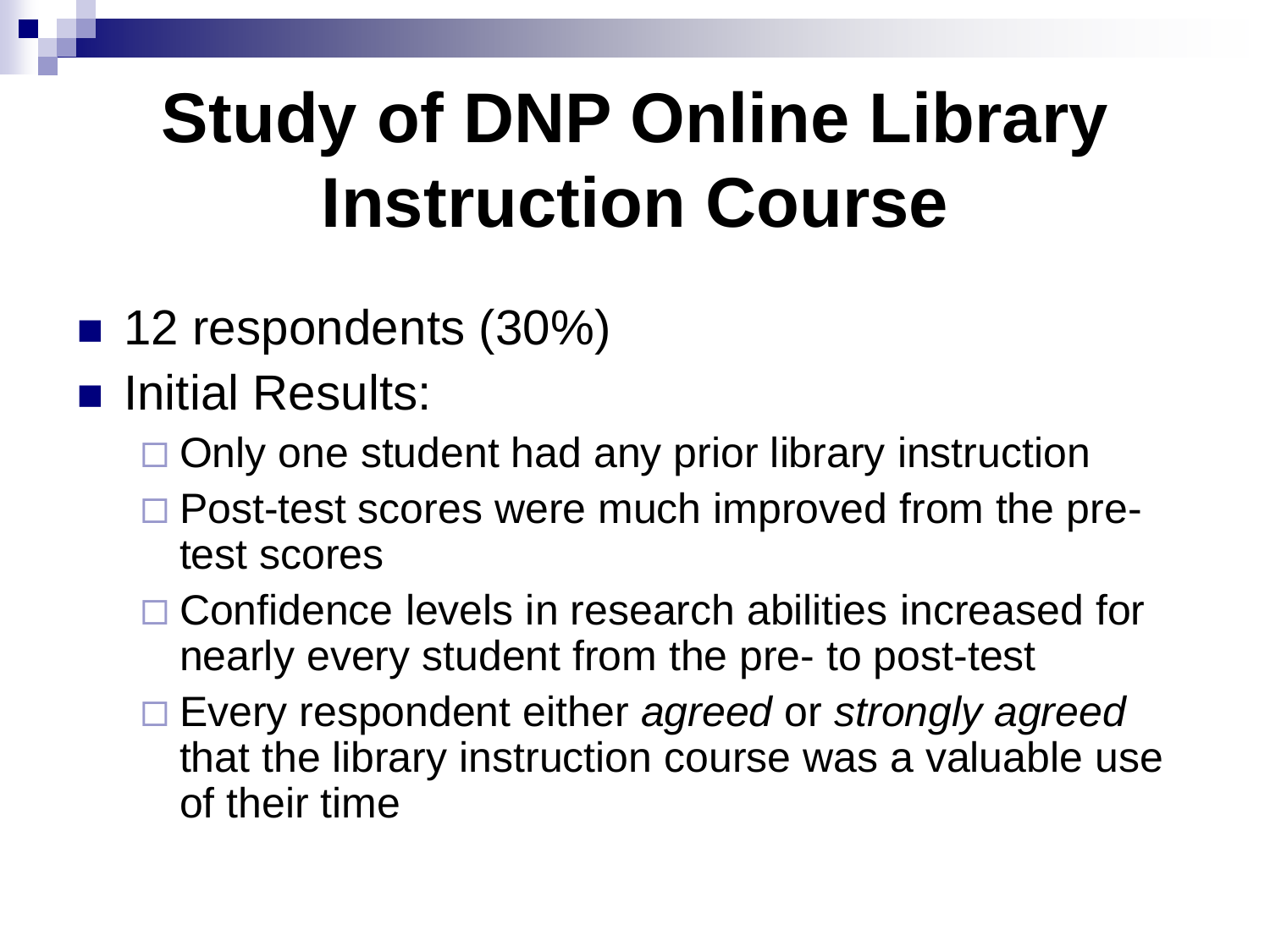#### **Library Instruction On-Demand**

| Overview of my courses - Mozilla Firefox                                                                                            |                                                                                                                 | $\Box$                                        |  |  |  |  |  |
|-------------------------------------------------------------------------------------------------------------------------------------|-----------------------------------------------------------------------------------------------------------------|-----------------------------------------------|--|--|--|--|--|
| File                                                                                                                                | Edit View History Bookmarks Yahoo! Tools Help                                                                   |                                               |  |  |  |  |  |
|                                                                                                                                     | Tn https://moodle.oakland.edu/moodle/my/index.php?edit=0                                                        | $ G \cdot$ Google<br>≅▼<br>$\triangleright$   |  |  |  |  |  |
| Oakland University<br>$\boxed{-}$<br>Moodle                                                                                         | Winter Semester 2008:                                                                                           | ۸                                             |  |  |  |  |  |
| Moodle stands for a Modular<br>Object-Oriented Dynamic<br>Learning Environment<br>(http://www.moodle.org).                          | Library Instruction - NRS531 - Winter 2008                                                                      |                                               |  |  |  |  |  |
| Get the Firefox browser from<br>a free download at<br>http://www.mozilla.com.<br>Internet Explorer is not<br>supported for use with | Library Instruction - NRS452 - Winter 2008                                                                      |                                               |  |  |  |  |  |
| Moodle.<br>Moodle Help Instructions and<br>Workshop handouts                                                                        | <b>DNP Online Library Instruction - Winter 2008</b>                                                             |                                               |  |  |  |  |  |
| <b>Request Help</b><br>Move Course Content to New<br>Semester                                                                       | Library Instruction for Rhetoric 335 - Winter 2008                                                              |                                               |  |  |  |  |  |
| $\boxed{+}$<br><b>Internal Email</b>                                                                                                | HC-207-17803-Second Life: Virtual Environme                                                                     |                                               |  |  |  |  |  |
|                                                                                                                                     | Assignment: Upload Statement for Project #1: Construction<br>Due date: Tuesday, 29 January 2008, 10:00 PM       | <b>Content for these</b><br>courses was drawn |  |  |  |  |  |
|                                                                                                                                     | Assignment: Upload Statement for Project #2: Explorations Tues<br>Due date: Tuesday, 12 February 2008, 10:00 PM | from existing                                 |  |  |  |  |  |
|                                                                                                                                     | Assignment: Upload Statement for Final Project<br>Due date: Wednesday, 23 April 2008, 11:00 PM                  | instructional content at                      |  |  |  |  |  |
|                                                                                                                                     |                                                                                                                 | the point of need.                            |  |  |  |  |  |
|                                                                                                                                     | Library Instruction for Rhetoric 160 - Winter 2008                                                              |                                               |  |  |  |  |  |
|                                                                                                                                     | Lesson: Library Pre-Test<br>Lesson closes on Thursday, 1 May 2008, 06:10 AM<br>25730 attempts                   |                                               |  |  |  |  |  |
| Done                                                                                                                                |                                                                                                                 | moodle.oakland.edu                            |  |  |  |  |  |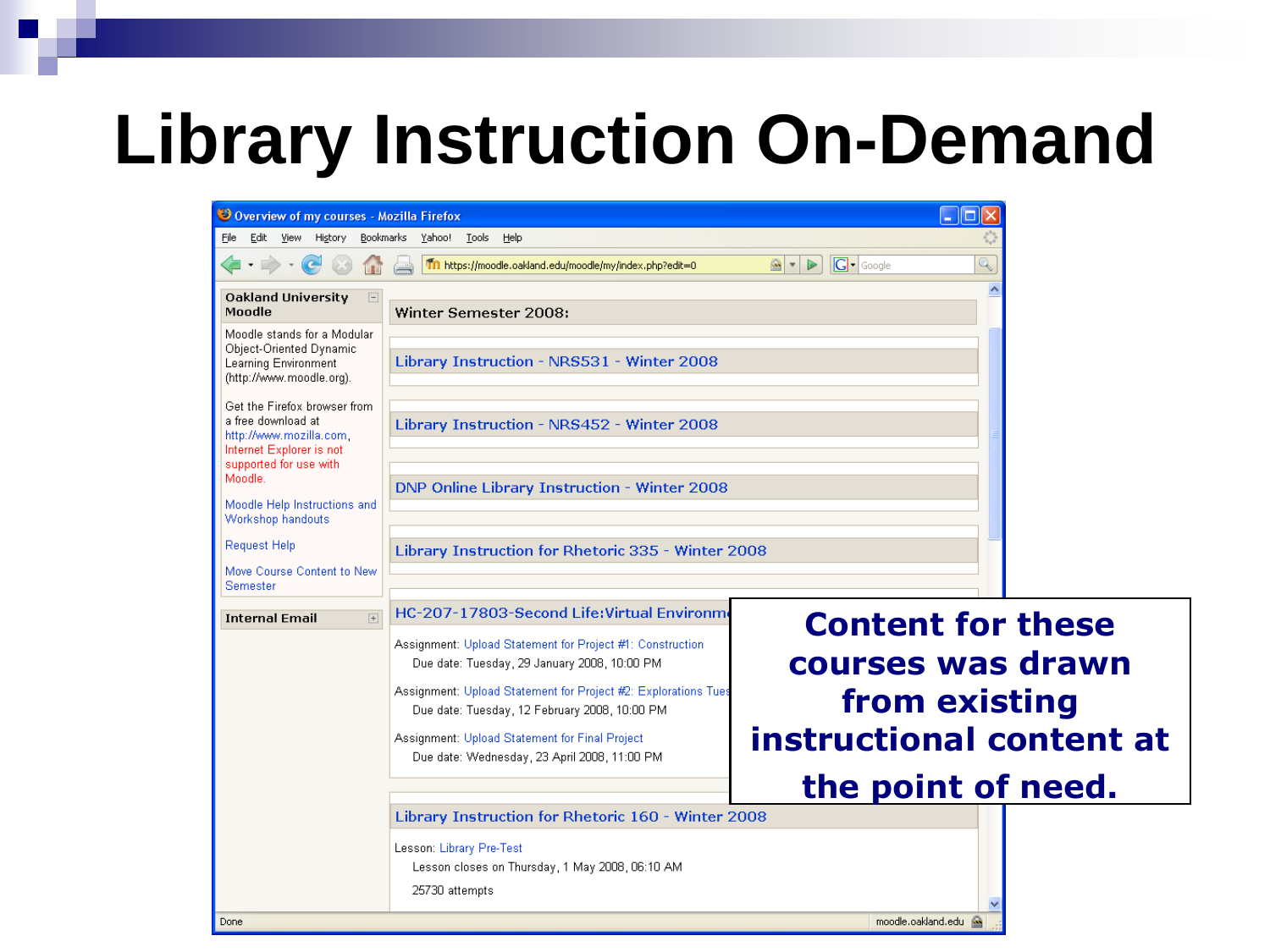### **Benefits of Offering Library Instruction via LMS**

- Gradebook data can be used for assessment
- Appearance alongside other courses in the CMS lends weight to library instruction
- No additional technology learning curve for students
- Tutorials can be picked "buffet style" for use in other classes; creates more flexible instructional program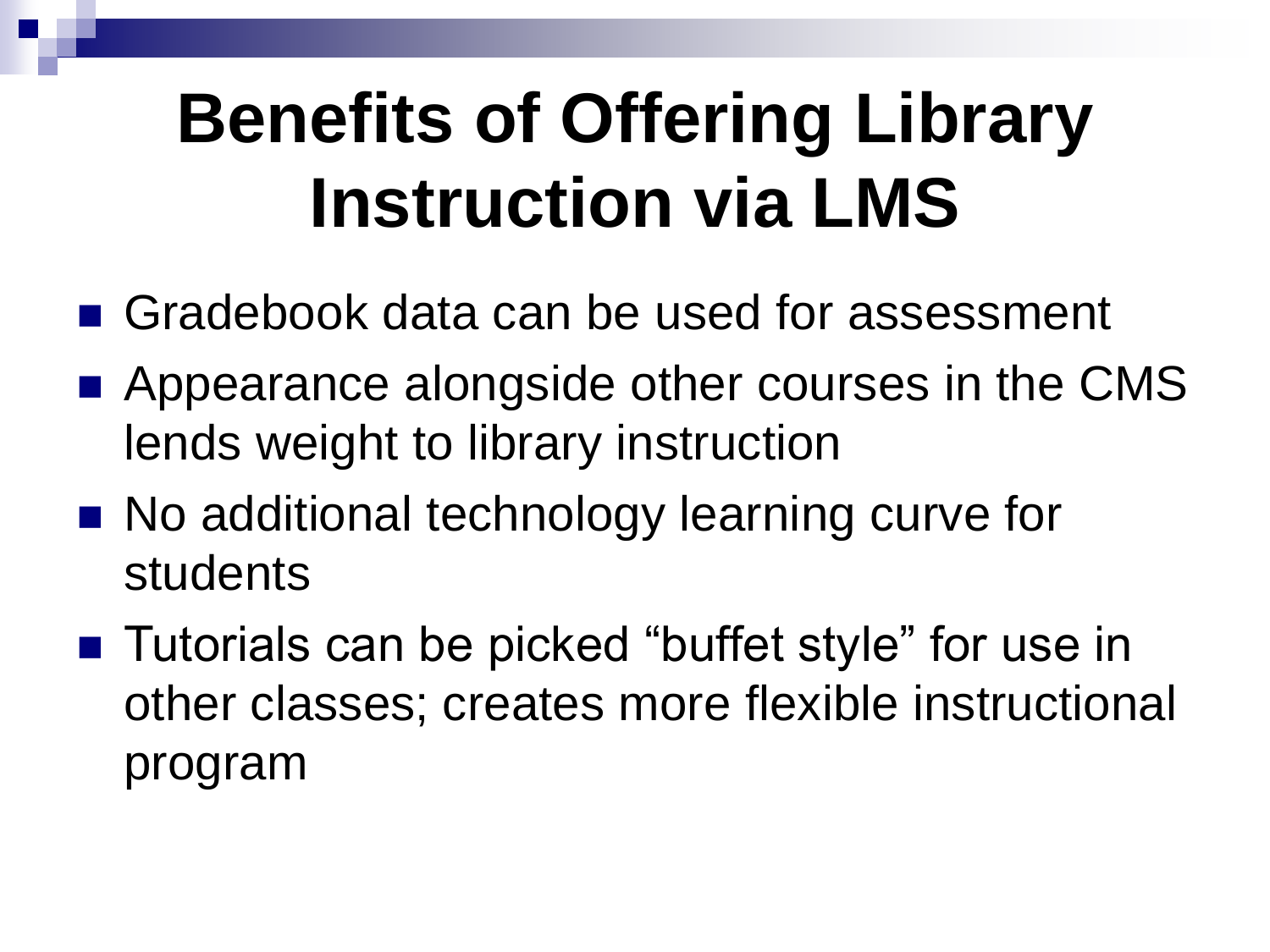# **Special Considerations when Offering Library Instruction via LMS**

- Systems designed with semester-long courses in mind; some systems are easier to adapt than others
- Content is not available to general public
- **Possible editing issues**
- **Possible training issues, esp. for faculty**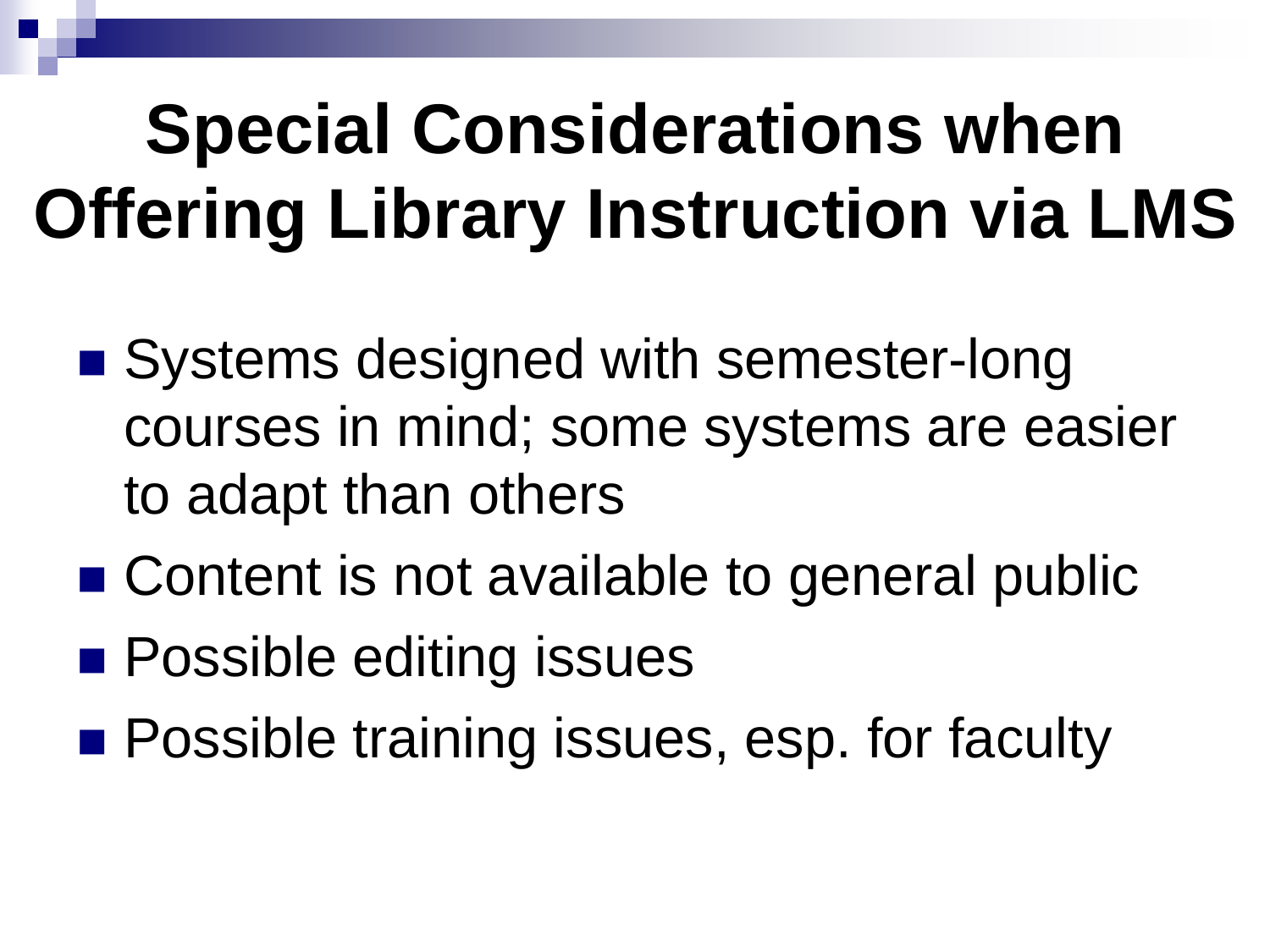#### **Future Plans**

- "Phase 2" of RHT 160 study
- **LIB 200**
- LIB 501
- More online instruction!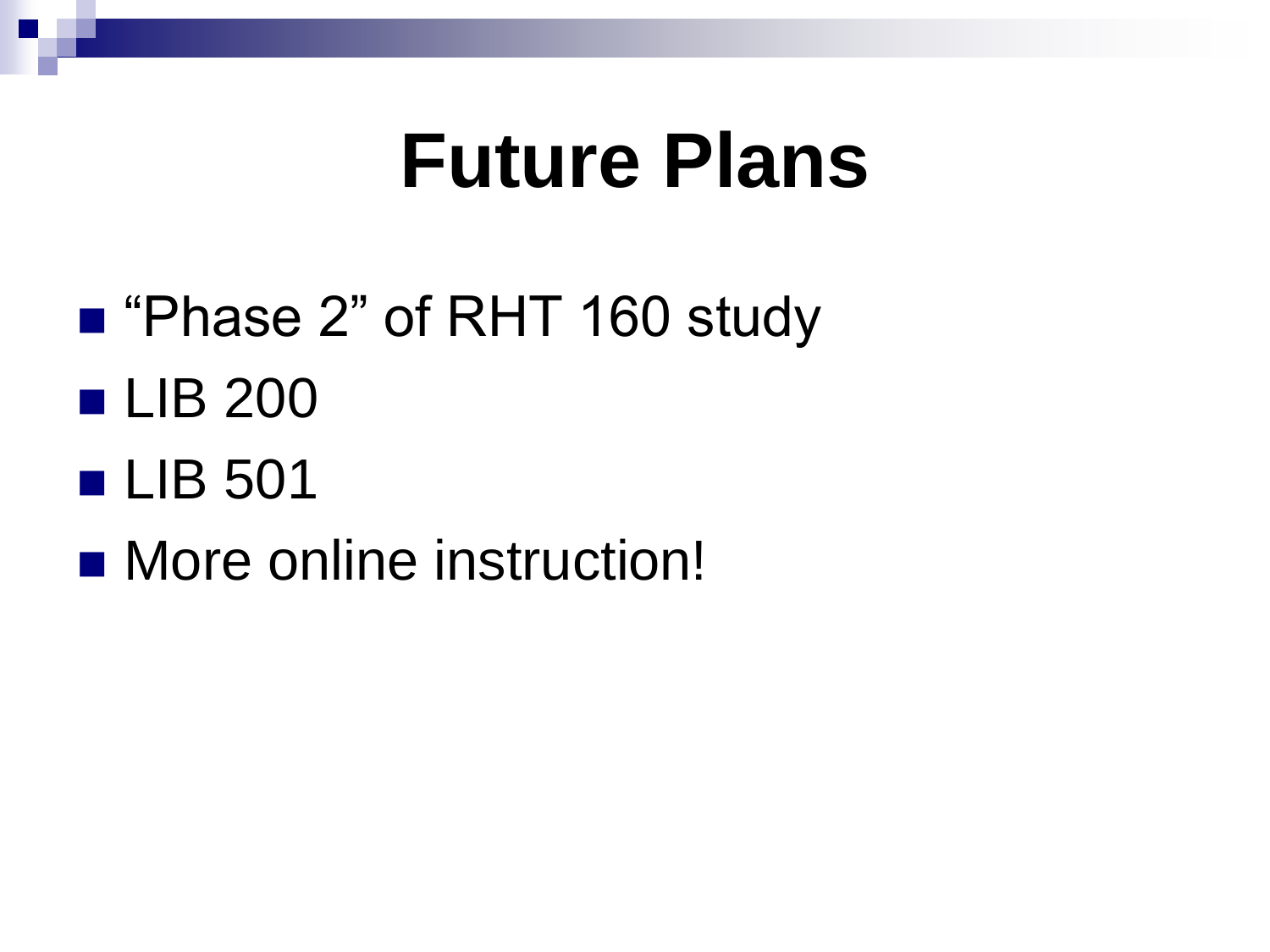# **For More Information . . .**

- Kraemer, E. W. (2003). Developing the online learning environment: The pros and cons of using WebCT for library instruction. *Information Technology and Libraries, 22*(2), 87-92.
- Kraemer, E. W., Lombardo, S. V., & Lepkowski, F. J. (2007). The librarian, the machine, or a little of both: A comparative study of three information literacy pedagogies at Oakland University. *College & Research Libraries, 68*(4), 330-342.